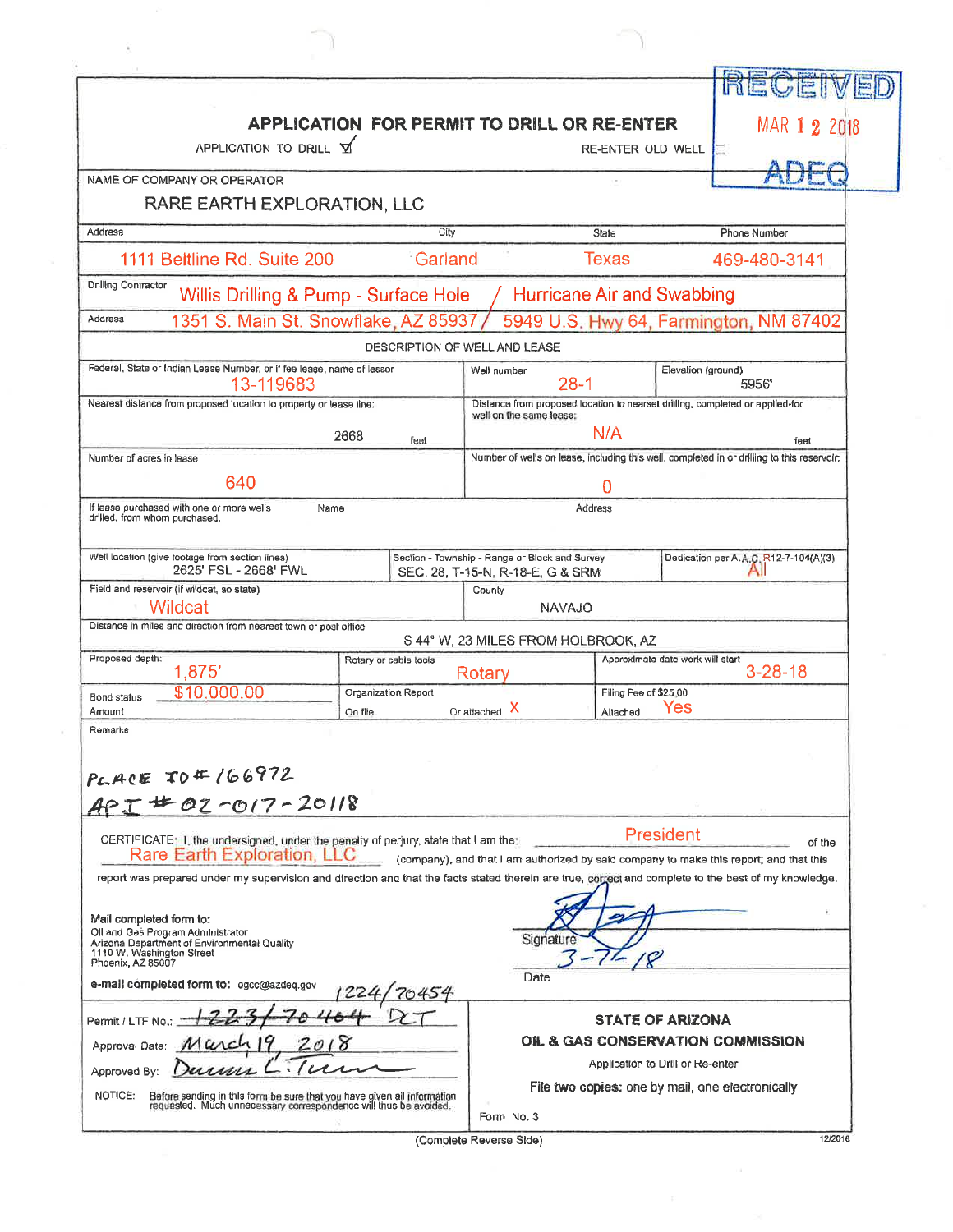1. Operator shall outline on the plat the acreage dedicated to the well in compliance with A.A.C. R12-7-107.

2. A registered surveyor shall show on the plat the location of the well and certify this information in the space provided.

3. ALL DISTANCES SHOWN ON THE PLAT MUST BE FROM THE OUTER BOUNDARIES OF THE SECTION.

YES X NO 4. Is the operator the only owner in the dedicated acreage outlined on the plat below?

- 5. If the answer to question four is no, have the interests of all owners been consolidated by communitization agreement or otherwise? **YES** NO If answer is yes, give type of consolidation
- 6. If the answer to question four is no, list all the owners and their respective interests below:

|                                           | Owner                                                                                                                    | <b>Land Description</b>                                                                           |                                                                                                                                                                                                                                           |  |
|-------------------------------------------|--------------------------------------------------------------------------------------------------------------------------|---------------------------------------------------------------------------------------------------|-------------------------------------------------------------------------------------------------------------------------------------------------------------------------------------------------------------------------------------------|--|
|                                           | S 88°51'41" W - 2675.43'<br><b>SECTION LINE FENCE</b>                                                                    | S 88°56'41" W - 2676.66"<br><b>SECTION LINE FENCE</b>                                             | CERTIFICATION<br>I hereby certify that the information abov<br>is true and complete to the best of my<br>knowledge and belief.                                                                                                            |  |
| 00*19'58" W - 5350.24" SECTION LINE FENCE |                                                                                                                          | SECTION 28, TOWNSHIP 15 NORTH<br>5375.92' (CALC.)<br>RANGE 18 EAST<br>GILA & SALT RIVER MERIDIAN  | Name<br><b>Brad Haycraft</b><br>Position<br>President<br>Company<br>Rare Earth Exploration, Ilc<br>Date<br>$3 - 7 - 18$                                                                                                                   |  |
|                                           | 2668<br>61902<br>MICHAEL C.<br>2625<br>LOCK                                                                              | 00°08'14" W<br>RARE EARTH #28-1<br>LAT: 34.6636326° N<br>LONG: 110.4407514" W<br><b>NAD 83</b>    | I hereby certify that the well location shown<br>on the plat was plotted from field notes of<br>actual surveys made by me or under my<br>supervision, and that the same is true and<br>correct to the best of my knowledge and<br>belief. |  |
|                                           | SI <sub>GNED</sub><br>EXPIAES<br>S 89°51'34" W - 2730.54' (CALC.)<br>330<br>660<br>Ω<br>990<br>1320<br>1650 1980<br>2310 | S 88°27'49" W - 2611.83"<br><b>SECTION LINE FENCE</b><br>2640<br>2000<br>1500<br>500<br>1000<br>n | Date Surveyed<br>2017<br>Registered Land Surveyor<br>Certificate No.                                                                                                                                                                      |  |

| <b>PROPOSED CASING PROGRAM</b> |                  |              |           |        |                         |              |                  |  |  |  |  |  |
|--------------------------------|------------------|--------------|-----------|--------|-------------------------|--------------|------------------|--|--|--|--|--|
| Size of Casing                 | Weight           | Grade & Type | Top       | Bottom | <b>Cementing Depths</b> | Sacks Cement | Type             |  |  |  |  |  |
| 7"                             | 23 <sub>lb</sub> | J55          | GL        | 600    | GL-545                  | 95 sx        | <b>Prem Lite</b> |  |  |  |  |  |
| 4.5"                           | $11.6$ lb        | J55          | <b>GL</b> | 1,875' | $545' - 1.875'$         | 81 sx        | Prem Lite        |  |  |  |  |  |